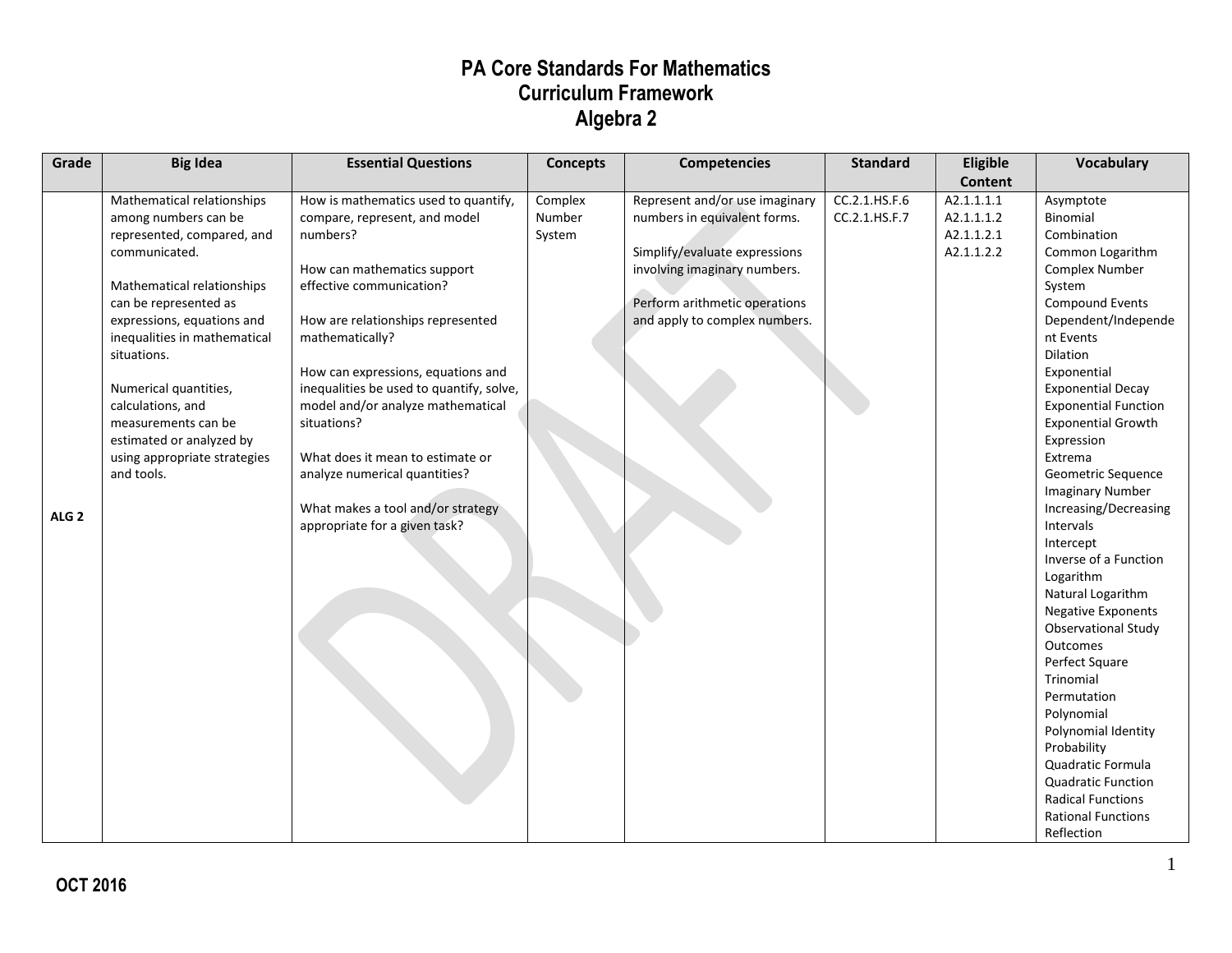| Grade            | <b>Big Idea</b>                                          | <b>Essential Questions</b>               | <b>Concepts</b> | <b>Competencies</b>             | <b>Standard</b> | Eligible       | <b>Vocabulary</b>                               |
|------------------|----------------------------------------------------------|------------------------------------------|-----------------|---------------------------------|-----------------|----------------|-------------------------------------------------|
|                  |                                                          |                                          |                 |                                 |                 | <b>Content</b> |                                                 |
|                  |                                                          |                                          |                 |                                 |                 |                | <b>Regression Models</b>                        |
|                  |                                                          |                                          |                 |                                 |                 |                | <b>Root Functions</b>                           |
|                  |                                                          |                                          |                 |                                 |                 |                | Sample Survey                                   |
|                  |                                                          |                                          |                 |                                 |                 |                | Scatterplot                                     |
|                  |                                                          |                                          |                 |                                 |                 |                | <b>Standard Deviation</b>                       |
|                  |                                                          |                                          |                 |                                 |                 |                | <b>Statistical Experiment</b><br>Transformation |
|                  |                                                          |                                          |                 |                                 |                 |                | Translations                                    |
|                  |                                                          |                                          |                 |                                 |                 |                | Trinomial                                       |
|                  |                                                          |                                          |                 |                                 |                 |                | Unit Circle                                     |
|                  | Mathematical relationships                               | How is mathematics used to quantify,     | Polynomial      | Perform arithmetic operations   | CC.2.1.HS.F.1   | A2.1.2.1.2     |                                                 |
|                  | among numbers can be                                     | compare, represent, and model            | and Rational    | on polynomials.                 | CC.2.1.HS.D.1   | A2.1.3.1.2     |                                                 |
|                  | represented, compared, and                               | numbers?                                 | Expressions     |                                 | CC.2.1.HS.D.2   | A2.1.2.2.1     |                                                 |
|                  | communicated.                                            |                                          |                 | Understand the relationship     | CC.2.1.HS.D.3   | A2.1.2.2.2     |                                                 |
|                  |                                                          | How can mathematics support              |                 | between zeros and factors of    | CC.2.1.HS.D.4   |                |                                                 |
|                  | Mathematical relationships                               | effective communication?                 |                 | polynomials.                    | CC.2.1.HS.D.5   |                |                                                 |
|                  | can be represented as                                    |                                          |                 |                                 | CC.2.1.HS.D.6   |                |                                                 |
|                  | expressions, equations and                               | How are relationships represented        |                 | Rewrite rational expressions.   |                 |                |                                                 |
|                  | inequalities in mathematical                             | mathematically?                          |                 |                                 |                 |                |                                                 |
| ALG <sub>2</sub> | situations.                                              |                                          |                 | Simplify/factor expressions     |                 |                |                                                 |
|                  |                                                          | How can expressions, equations and       |                 | involving polynomials.          |                 |                |                                                 |
|                  | Numerical quantities,                                    | inequalities be used to quantify, solve, |                 |                                 |                 |                |                                                 |
|                  | calculations, and                                        | model and/or analyze mathematical        |                 |                                 |                 |                |                                                 |
|                  | measurements can be                                      | situations?                              |                 |                                 |                 |                |                                                 |
|                  | estimated or analyzed by<br>using appropriate strategies | What makes a tool and/or strategy        |                 |                                 |                 |                |                                                 |
|                  | and tools.                                               | appropriate for a given task?            |                 |                                 |                 |                |                                                 |
|                  |                                                          |                                          |                 |                                 |                 |                |                                                 |
|                  |                                                          |                                          |                 |                                 |                 |                |                                                 |
|                  | Mathematical relationships                               | How is mathematics used to quantify,     | Equations       | Create and/or solve equations   | CC.2.1.HS.F.1   | A2.1.2.1.3     |                                                 |
|                  | among numbers can be                                     | compare, represent, and model            | and             | (including literal, polynomial, | CC.2.1.HS.D.1   | A2.1.2.1.4     |                                                 |
|                  | represented, compared, and                               | numbers?                                 | Inequalities    | rational, radical, exponential, | CC.2.1.HS.D.2   | A2.1.2.2.2     |                                                 |
|                  | communicated.                                            |                                          |                 | and logarithmic) both           |                 | A2.1.3.1.1     |                                                 |
| ALG <sub>2</sub> |                                                          | How can mathematics support              |                 | algebraically and graphically.  |                 | A2.1.3.1.3     |                                                 |
|                  | Mathematical relationships                               | effective communication?                 |                 |                                 |                 | A2.1.3.1.4     |                                                 |
|                  | can be represented as                                    |                                          |                 | Use and/or explain reasoning    |                 | A2.1.3.2.1     |                                                 |
|                  | expressions, equations and                               | How are relationships represented        |                 | while solving equations, and    |                 | A2.1.3.2.2     |                                                 |
|                  | inequalities in mathematical                             | mathematically?                          |                 | justify the solution method.    |                 | A2.2.2.1.2     |                                                 |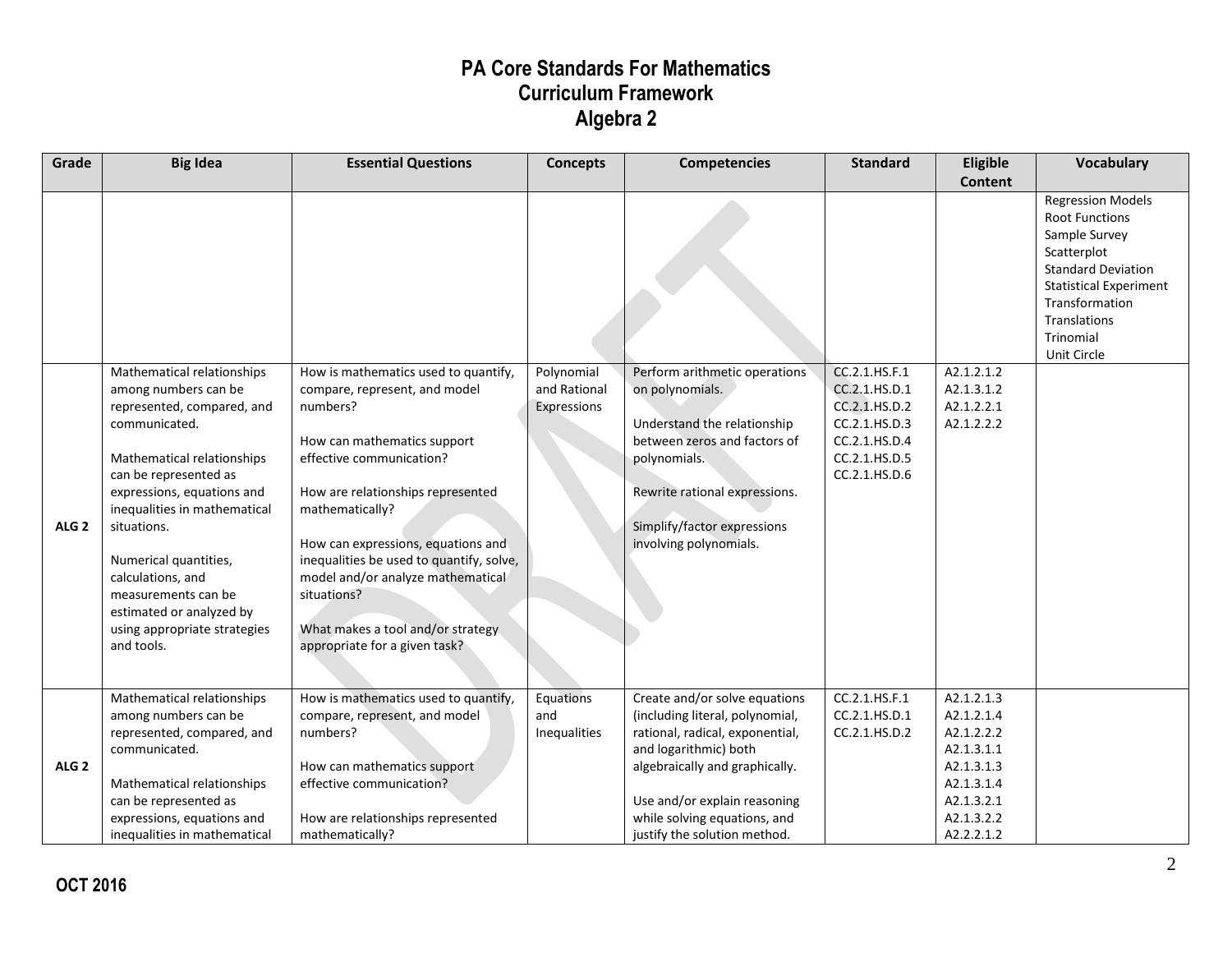| Grade            | <b>Big Idea</b>                                                                                                                                                                                                                       | <b>Essential Questions</b>                                                                                                                                                                                                                                                          | <b>Concepts</b>                  | <b>Competencies</b>                                                                                                                                                                                                                                                                                                                                                                                                                                                   | <b>Standard</b>                                                                                                                                       | Eligible                                                                                                                                 | <b>Vocabulary</b> |
|------------------|---------------------------------------------------------------------------------------------------------------------------------------------------------------------------------------------------------------------------------------|-------------------------------------------------------------------------------------------------------------------------------------------------------------------------------------------------------------------------------------------------------------------------------------|----------------------------------|-----------------------------------------------------------------------------------------------------------------------------------------------------------------------------------------------------------------------------------------------------------------------------------------------------------------------------------------------------------------------------------------------------------------------------------------------------------------------|-------------------------------------------------------------------------------------------------------------------------------------------------------|------------------------------------------------------------------------------------------------------------------------------------------|-------------------|
|                  | situations.<br>Numerical quantities,<br>calculations, and<br>measurements can be<br>estimated or analyzed by<br>using appropriate strategies<br>and tools.                                                                            | How can expressions, equations and<br>inequalities be used to quantify, solve,<br>model and/or analyze mathematical<br>situations?<br>What makes a tool and/or strategy<br>appropriate for a given task?                                                                            |                                  | Determine how a change in one<br>variable relates to a change in a<br>second variable.<br>Use exponents, roots, and/or<br>absolute values to represent<br>equivalent forms or to solve<br>problems.                                                                                                                                                                                                                                                                   |                                                                                                                                                       | <b>Content</b><br>A2.2.2.1.3                                                                                                             |                   |
| ALG <sub>2</sub> | Mathematical relationships<br>among numbers can be<br>represented, compared, and<br>communicated.<br>Mathematical relationships<br>can be represented as<br>expressions, equations and<br>inequalities in mathematical<br>situations. | How is mathematics used to quantify,<br>compare, represent, and model<br>numbers?<br>How can mathematics support<br>effective communication?<br>How can expressions, equations and<br>inequalities be used to quantify, solve,<br>model, and/or analyze mathematical<br>situations? | Equations<br>and<br>Inequalities | Create and/or solve equations<br>(including literal, polynomial,<br>rational, radical, exponential,<br>and logarithmic) both<br>algebraically and graphically.<br>Use exponents, roots, and/or<br>absolute values to represent<br>equivalent forms or to solve<br>problems.<br>Use and/or explain reasoning<br>while solving equations, and<br>justify the solution method.<br>Determine how a change in one<br>variable relates to a change in a<br>second variable. | CC.2.2.HS.D.7<br>CC.2.2.HS.D.8<br>CC.2.2.HS.D.9<br>CC.2.2.HS.D.10                                                                                     | A2.1.2.1.3<br>A2.1.2.1.4<br>A2.1.2.2.2<br>A2.1.3.1.1<br>A2.1.3.1.3<br>A2.1.3.1.4<br>A2.1.3.2.1<br>A2.1.3.2.2<br>A2.2.2.1.2<br>A2.2.2.1.3 |                   |
| ALG <sub>2</sub> | Mathematical relationships<br>among numbers can be<br>represented, compared, and<br>communicated.<br>Mathematical relationships<br>can be represented as<br>expressions, equations and<br>inequalities in mathematical<br>situations. | How is mathematics used to quantify,<br>compare, represent, and model<br>numbers?<br>How are relationships represented<br>mathematically?<br>How can expressions, equations and<br>inequalities be used to quantify, solve,<br>model, and/or analyze mathematical<br>situations?    | Functions                        | Use the concept and notation of<br>function to interpret and apply<br>them in terms of their context.<br>Using the unit circle, extend the<br>domain of trigonometric<br>functions to all real numbers.<br>Interpret functions in terms of<br>the situations they model.                                                                                                                                                                                              | CC.2.2.HS.C.1<br>CC.2.2.HS.C.2<br>CC.2.2.HS.C.3<br>CC.2.2.HS.C.4<br>CC.2.2.HS.C.5<br>CC.2.2.HS.C.6<br>CC.2.2.HS.C.7<br>CC.2.2.HS.C.8<br>CC.2.2.HS.C.9 | A2.2.1.1.3<br>A2.2.1.1.4<br>A2.2.2.1.1<br>A2.2.2.1.2<br>A2.2.2.1.3<br>A2.2.2.1.4<br>A2.2.2.2.1                                           |                   |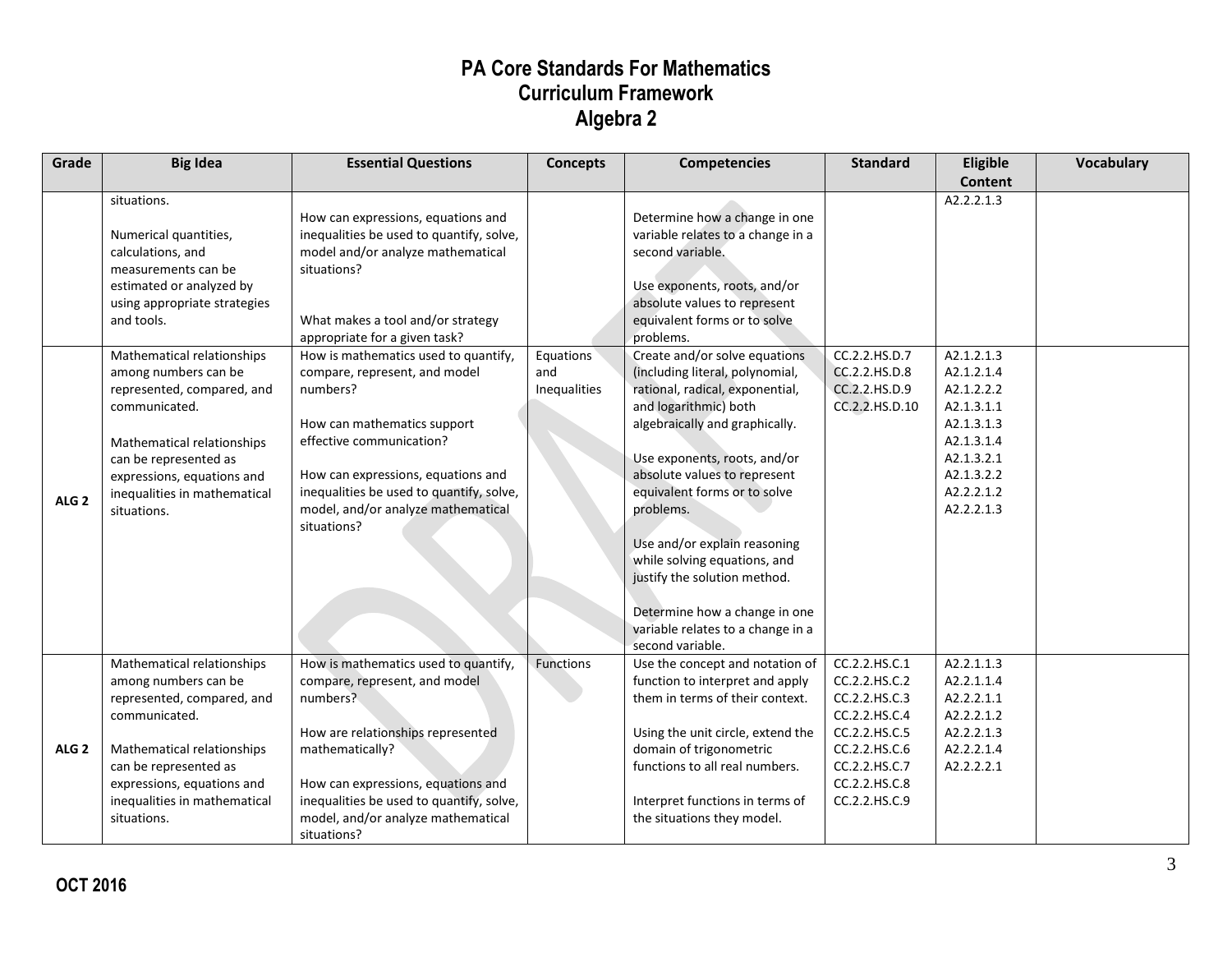| Grade            | <b>Big Idea</b>                                                                                                                                                                                                                                                                                  | <b>Essential Questions</b>                                                                                                                                                                                                                                                                                                                                                                                                                        | <b>Concepts</b> | <b>Competencies</b>                                                                                                                                                                                                                                                                                                                                                                                                                                                                                                                                                          | <b>Standard</b>                                                                                                     | Eligible<br><b>Content</b>                           | Vocabulary |
|------------------|--------------------------------------------------------------------------------------------------------------------------------------------------------------------------------------------------------------------------------------------------------------------------------------------------|---------------------------------------------------------------------------------------------------------------------------------------------------------------------------------------------------------------------------------------------------------------------------------------------------------------------------------------------------------------------------------------------------------------------------------------------------|-----------------|------------------------------------------------------------------------------------------------------------------------------------------------------------------------------------------------------------------------------------------------------------------------------------------------------------------------------------------------------------------------------------------------------------------------------------------------------------------------------------------------------------------------------------------------------------------------------|---------------------------------------------------------------------------------------------------------------------|------------------------------------------------------|------------|
|                  | Patterns exhibit relationships<br>that can be extended,<br>described, and generalized.<br>Mathematical relations and<br>functions can be modeled<br>through multiple<br>representations and analyzed<br>to raise and answer<br>questions.<br>Data can be modeled and<br>used to make inferences. | How can recognizing repetition or<br>regularity assist in solving problems<br>more efficiently?<br>How can patterns be used to describe<br>relationships in mathematical<br>situations?<br>How can data be organized and<br>represented to provide insight into<br>the relationship between quantities?<br>How does the type of data influence<br>the choice of display?<br>How can probability and data analysis<br>be used to make predictions? |                 | Use trigonometric functions to<br>model periodic phenomena.<br>Prove the Pythagorean identity<br>and use it to calculate<br>trigonometric ratios.<br>Create and/or analyze functions<br>using multiple representations<br>(graph, table, and equation).<br>Create a function and/or<br>sequence that model a<br>relationship between two<br>quantities.<br>Create new functions from<br>existing functions<br>(transformations and/or<br>inverses of functions).<br>Construct and compare linear,<br>quadratic, exponential, and<br>logarithmic models to solve<br>problems. |                                                                                                                     |                                                      |            |
| ALG <sub>2</sub> | Numerical quantities,<br>calculations, and<br>measurements can be<br>estimated or analyzed by<br>using appropriate<br>strategies and tools.<br>Measurement attributes<br>can be quantified, and<br>estimated using customary                                                                     | What makes a tool and/or<br>strategy appropriate for a given<br>task?<br>In what ways are the<br>mathematical attributes of objects<br>or processes measured, calculated<br>and/or interpreted?<br>How precise do measurements                                                                                                                                                                                                                    | Data            | Analyze a set of data for a<br>pattern, and represent the<br>pattern with an algebraic<br>rule and/or a graph.<br>Summarize, represent, and<br>interpret single-variable data<br>(including standard<br>deviation) and two-variable<br>data.                                                                                                                                                                                                                                                                                                                                 | CC.2.3.HS.B.1<br>CC.2.4.HS.B.2<br>CC.2.4.HS.B.3<br>CC.2.4.HS.B.4<br>CC.2.4.HS.B.5<br>CC.2.4.HS.B.6<br>CC.2.4.HS.B.7 | A2.2.1.1.1<br>A2.2.1.1.2<br>A2.2.3.1.1<br>A2.2.3.1.2 |            |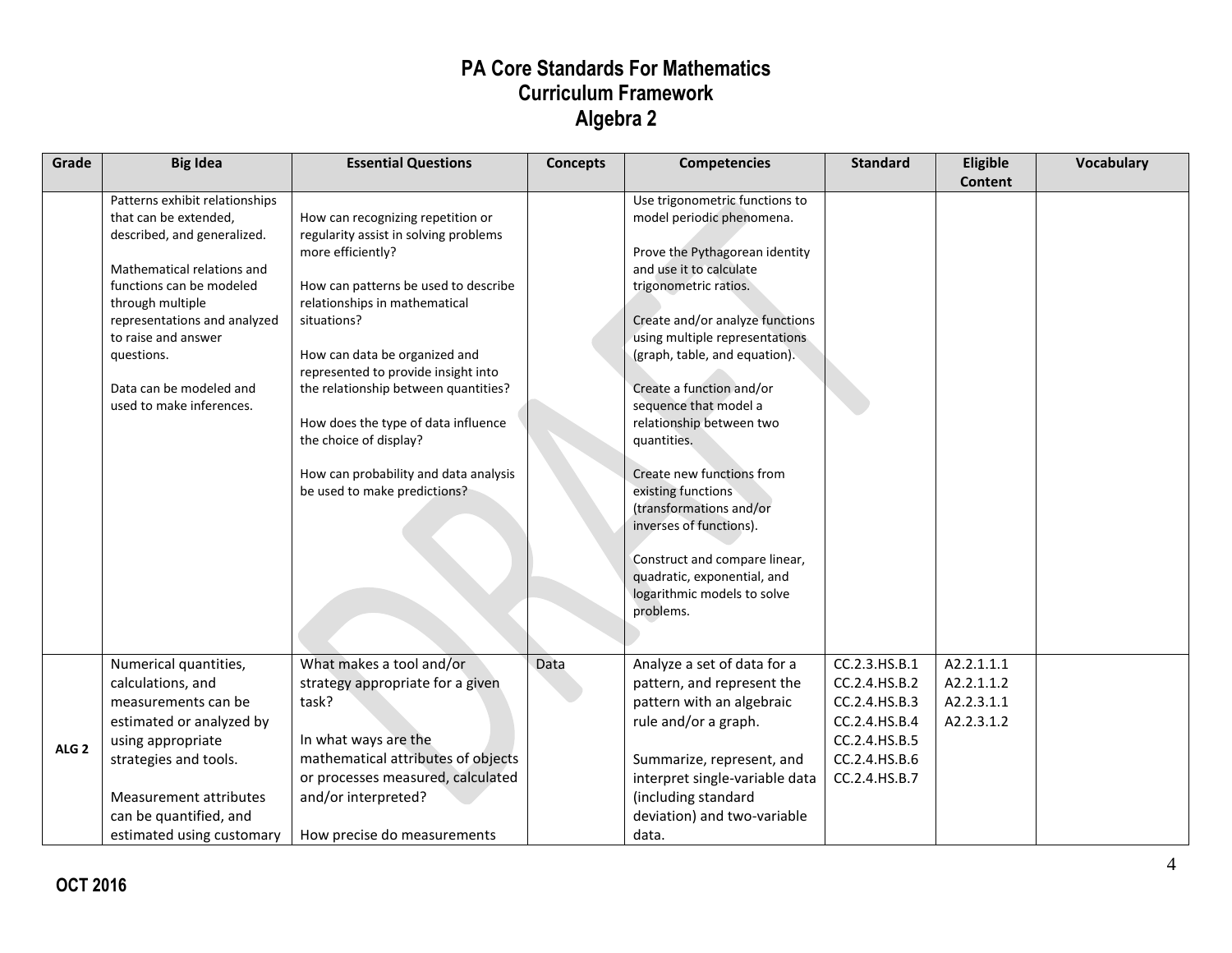| Grade            | <b>Big Idea</b>                                                                                                                                                                                                                                                                                                                                      | <b>Essential Questions</b>                                                                                                                                                                                                                                                                                                                                                                                                                                                              | <b>Concepts</b> | <b>Competencies</b>                                                                                                                                                                                                                                                                                                                                                                                                     | <b>Standard</b>                | Eligible<br><b>Content</b>             | Vocabulary |
|------------------|------------------------------------------------------------------------------------------------------------------------------------------------------------------------------------------------------------------------------------------------------------------------------------------------------------------------------------------------------|-----------------------------------------------------------------------------------------------------------------------------------------------------------------------------------------------------------------------------------------------------------------------------------------------------------------------------------------------------------------------------------------------------------------------------------------------------------------------------------------|-----------------|-------------------------------------------------------------------------------------------------------------------------------------------------------------------------------------------------------------------------------------------------------------------------------------------------------------------------------------------------------------------------------------------------------------------------|--------------------------------|----------------------------------------|------------|
|                  | and non-customary units<br>of measure.<br>Patterns exhibit<br>relationships that can be<br>extended, described, and<br>generalized.<br><b>Mathematical relations</b><br>and functions can be<br>modeled through multiple<br>representations and<br>analyzed to raise and<br>answer questions.<br>Data can be modeled and<br>used to make inferences. | and calculations need to be?<br>How can patterns be used to<br>describe relationships in<br>mathematical situations?<br>How can recognizing repetition or<br>regularity assist in solving<br>problems more efficiently?<br>How can data be organized and<br>represented to provide insight<br>into the relationship between<br>quantities?<br>How does the type of data<br>influence the choice of display?<br>How can probability and data<br>analysis be used to make<br>predictions? |                 | Analyze and/or interpret<br>data on a scatter plot and/or<br>use it to make predictions<br>(e.g., regression).<br>Recognize and evaluate<br>random processes<br>underlying statistical<br>experiments.<br>Make inferences and justify<br>conclusions based on sample<br>surveys, experiments, and<br>observational studies.<br>Use the concepts of<br>independence and<br>conditional probability to<br>interpret data. |                                |                                        |            |
| ALG <sub>2</sub> | Numerical quantities,<br>calculations, and<br>measurements can be<br>estimated or analyzed by<br>using appropriate<br>strategies and tools.<br>Measurement attributes<br>can be quantified, and<br>estimated using customary<br>and non-customary units<br>of measure.                                                                               | What makes a tool and/or<br>strategy appropriate for a given<br>task?<br>In what ways are the<br>mathematical attributes of objects<br>or processes measured, calculated<br>and/or interpreted?<br>How precise do measurements<br>and calculations need to be?                                                                                                                                                                                                                          | Probability     | Apply the rules of probability<br>to compute probabilities of<br>compound events.<br>Calculate probability and/or<br>odds.<br>Use combinations,<br>permutations, and the<br>fundamental counting<br>principle to solve problems<br>involving probability.                                                                                                                                                               | CC.2.4.HS.F.3<br>CC.2.4.HS.F.5 | A2.2.3.2.1<br>A2.2.3.2.2<br>A2.2.3.2.3 |            |